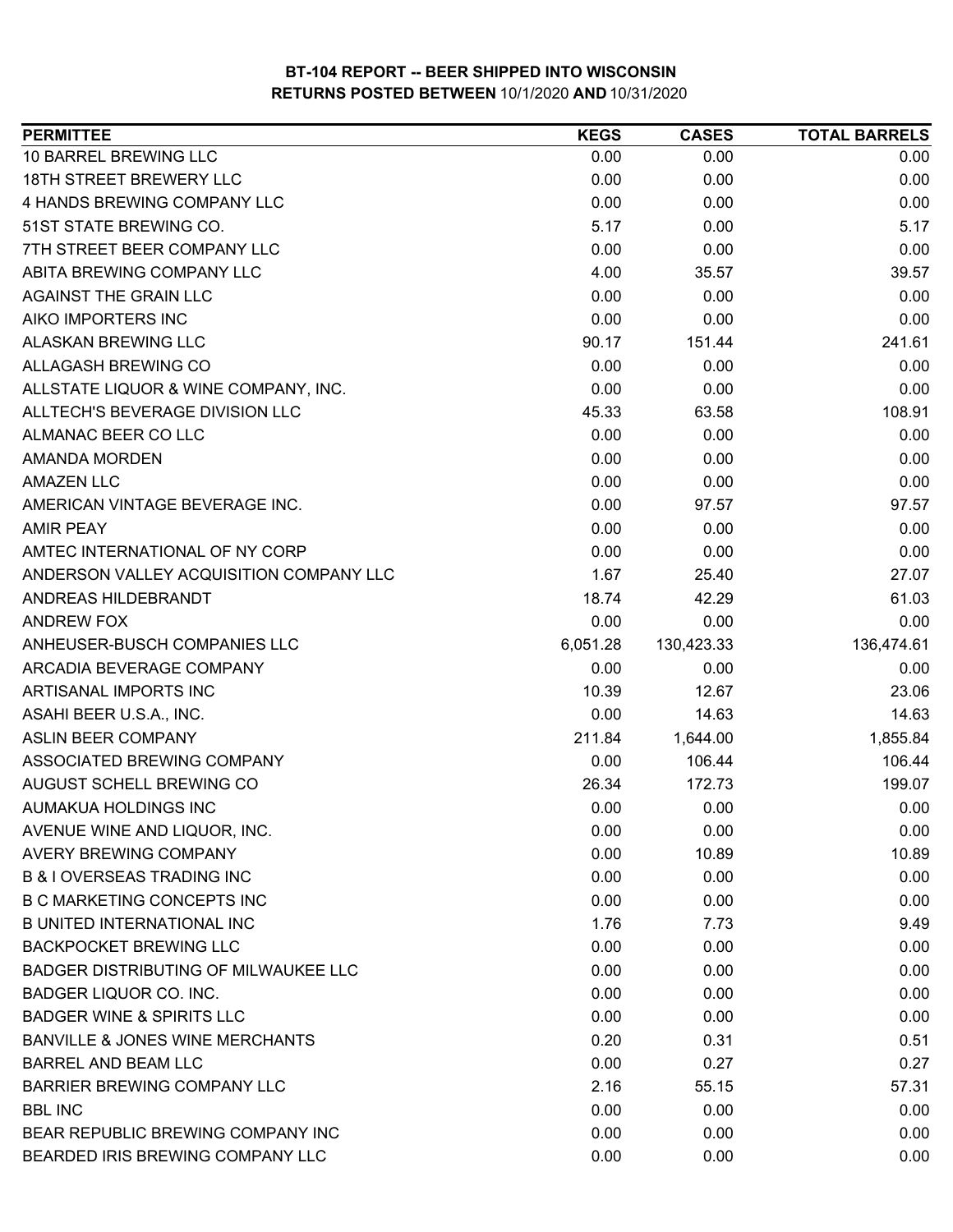| <b>KEGS</b><br><b>CASES</b><br><b>TOTAL BARRELS</b><br>BEECHWOOD DISTRIBUTORS, INC.<br>0.00<br>0.00<br>BEER CAPITOL DISTRIBUTING LLC<br>0.00<br>0.00<br>131.00<br><b>BELLS BREWERY INC</b><br>858.94<br>BENT PADDLE BREWING COMPANY<br>27.66<br>72.22<br>0.00<br>0.00<br>BERNICK'S PEPSI-COLA OF DRESSER, INC.<br><b>BIG SKY BREWING CO</b><br>4.00<br>18.87<br>BILL'S DISTRIBUTING, LTD.<br>0.00<br>0.00 | 0.00<br>0.00<br>989.94<br>99.88<br>0.00<br>22.87<br>0.00<br>45.69<br>7.82 |
|-----------------------------------------------------------------------------------------------------------------------------------------------------------------------------------------------------------------------------------------------------------------------------------------------------------------------------------------------------------------------------------------------------------|---------------------------------------------------------------------------|
|                                                                                                                                                                                                                                                                                                                                                                                                           |                                                                           |
|                                                                                                                                                                                                                                                                                                                                                                                                           |                                                                           |
|                                                                                                                                                                                                                                                                                                                                                                                                           |                                                                           |
|                                                                                                                                                                                                                                                                                                                                                                                                           |                                                                           |
|                                                                                                                                                                                                                                                                                                                                                                                                           |                                                                           |
|                                                                                                                                                                                                                                                                                                                                                                                                           |                                                                           |
|                                                                                                                                                                                                                                                                                                                                                                                                           |                                                                           |
| 5.11<br><b>BINDING BRAUEREI USA INC</b><br>40.58                                                                                                                                                                                                                                                                                                                                                          |                                                                           |
| 0.00<br><b>BLACK LIST BEER LLC</b><br>7.82                                                                                                                                                                                                                                                                                                                                                                |                                                                           |
| <b>BLACKROCKS BREWERY LLC</b><br>4.50<br>33.00                                                                                                                                                                                                                                                                                                                                                            | 37.50                                                                     |
| BLUE POINT BREWING COMPANY INC<br>0.00<br>0.00                                                                                                                                                                                                                                                                                                                                                            | 0.00                                                                      |
| 0.00<br>0.29<br><b>BLUME BRAUHAUS LLC</b>                                                                                                                                                                                                                                                                                                                                                                 | 0.29                                                                      |
| <b>BOSTON BEER CORPORATION</b><br>6,225.84<br>11,291.68<br>17,517.52                                                                                                                                                                                                                                                                                                                                      |                                                                           |
| BRASS FOUNDRY BREWING CO.<br>18.33<br>17.02                                                                                                                                                                                                                                                                                                                                                               | 35.35                                                                     |
| BRAU BROTHERS BREWING COMPANY, LLC<br>6.67<br>0.00                                                                                                                                                                                                                                                                                                                                                        | 6.67                                                                      |
| 0.00<br>BREAKTHRU BEVERAGE GROUP LLC<br>0.00                                                                                                                                                                                                                                                                                                                                                              | 0.00                                                                      |
| 0.00<br>BREAKTHRU BEVERAGE GROUP LLC<br>0.00                                                                                                                                                                                                                                                                                                                                                              | 0.00                                                                      |
| BRECKENRIDGE BREWERY LLC<br>0.00<br>0.00                                                                                                                                                                                                                                                                                                                                                                  | 0.00                                                                      |
| BREWDOG BREWING COMPANY LLC<br>0.00<br>0.00                                                                                                                                                                                                                                                                                                                                                               | 0.00                                                                      |
| <b>BRIAN EWING</b><br>0.00<br>0.00                                                                                                                                                                                                                                                                                                                                                                        | 0.00                                                                      |
| 0.00<br>605.40<br>BROWN-FORMAN CORPORATION                                                                                                                                                                                                                                                                                                                                                                | 605.40                                                                    |
| BUFFALO CREEK BREWING LLC<br>0.00<br>0.00                                                                                                                                                                                                                                                                                                                                                                 | 0.00                                                                      |
| 0.00<br>C.J.W., INC.<br>0.00                                                                                                                                                                                                                                                                                                                                                                              | 0.00                                                                      |
| CANAL STREET BREWING CO LLC<br>53.00<br>1,226.23<br>1,279.23                                                                                                                                                                                                                                                                                                                                              |                                                                           |
| CANARCHY HOLDING CO LLC<br>6.84<br>403.60                                                                                                                                                                                                                                                                                                                                                                 | 410.44                                                                    |
| CAPITOL-HUSTING COMPANY, INC.<br>0.00<br>0.00                                                                                                                                                                                                                                                                                                                                                             | 0.00                                                                      |
| CARRIAGE HOUSE IMPORTS, LTD.<br>0.00<br>10.16                                                                                                                                                                                                                                                                                                                                                             | 10.16                                                                     |
| CENTRAL BEER IMPORT & EXPORT INC<br>0.00<br>0.00                                                                                                                                                                                                                                                                                                                                                          | 0.00                                                                      |
| 0.00<br>19.87<br><b>CHAD YAKOBSON</b>                                                                                                                                                                                                                                                                                                                                                                     | 19.87                                                                     |
| <b>CHAS A BERNICK INC</b><br>0.00<br>0.00                                                                                                                                                                                                                                                                                                                                                                 | 0.00                                                                      |
| 0.00<br>0.00<br><b>CHASE HEALEY</b>                                                                                                                                                                                                                                                                                                                                                                       | 0.00                                                                      |
| <b>CHATHAM IMPORTS INC</b><br>0.00<br>0.00                                                                                                                                                                                                                                                                                                                                                                | 0.00                                                                      |
| CHICAGO BREW WERKS INC<br>0.00<br>0.00                                                                                                                                                                                                                                                                                                                                                                    | 0.00                                                                      |
| <b>CHRIS MICHNER</b><br>1.67<br>26.13                                                                                                                                                                                                                                                                                                                                                                     | 27.80                                                                     |
| 0.00<br>0.00<br>CITY BREWING COMPANY, LLC                                                                                                                                                                                                                                                                                                                                                                 | 0.00                                                                      |
| <b>COLLECTIVE ARTS USA LTD</b><br>2.85<br>32.41                                                                                                                                                                                                                                                                                                                                                           | 35.26                                                                     |
| CORONADO BREWING COMPANY INC<br>4.02<br>19.34                                                                                                                                                                                                                                                                                                                                                             | 23.36                                                                     |
| <b>CRACOVIA BRANDS INC</b><br>0.00<br>0.00                                                                                                                                                                                                                                                                                                                                                                | 0.00                                                                      |
| CRAFT BREW ALLIANCE INC<br>0.00<br>0.00                                                                                                                                                                                                                                                                                                                                                                   | 0.00                                                                      |
| <b>CRAFT REVOLUTION LLC</b><br>0.00<br>88.99                                                                                                                                                                                                                                                                                                                                                              | 88.99                                                                     |
| <b>CRAFT REVOLUTION LLC</b><br>0.00<br>101.06                                                                                                                                                                                                                                                                                                                                                             | 101.06                                                                    |
| CRAZY MOUNTAIN BREWING COMPANY<br>0.00<br>0.00                                                                                                                                                                                                                                                                                                                                                            | 0.00                                                                      |
| 0.00<br><b>CROOK &amp; MARKER LLC</b><br>727.13                                                                                                                                                                                                                                                                                                                                                           | 727.13                                                                    |
| <b>CROWN IMPORTS LLC</b><br>0.00<br>20,250.65<br>20,250.65                                                                                                                                                                                                                                                                                                                                                |                                                                           |
| CRYSTAL LAKE BEER COMPANY<br>0.00<br>0.00                                                                                                                                                                                                                                                                                                                                                                 | 0.00                                                                      |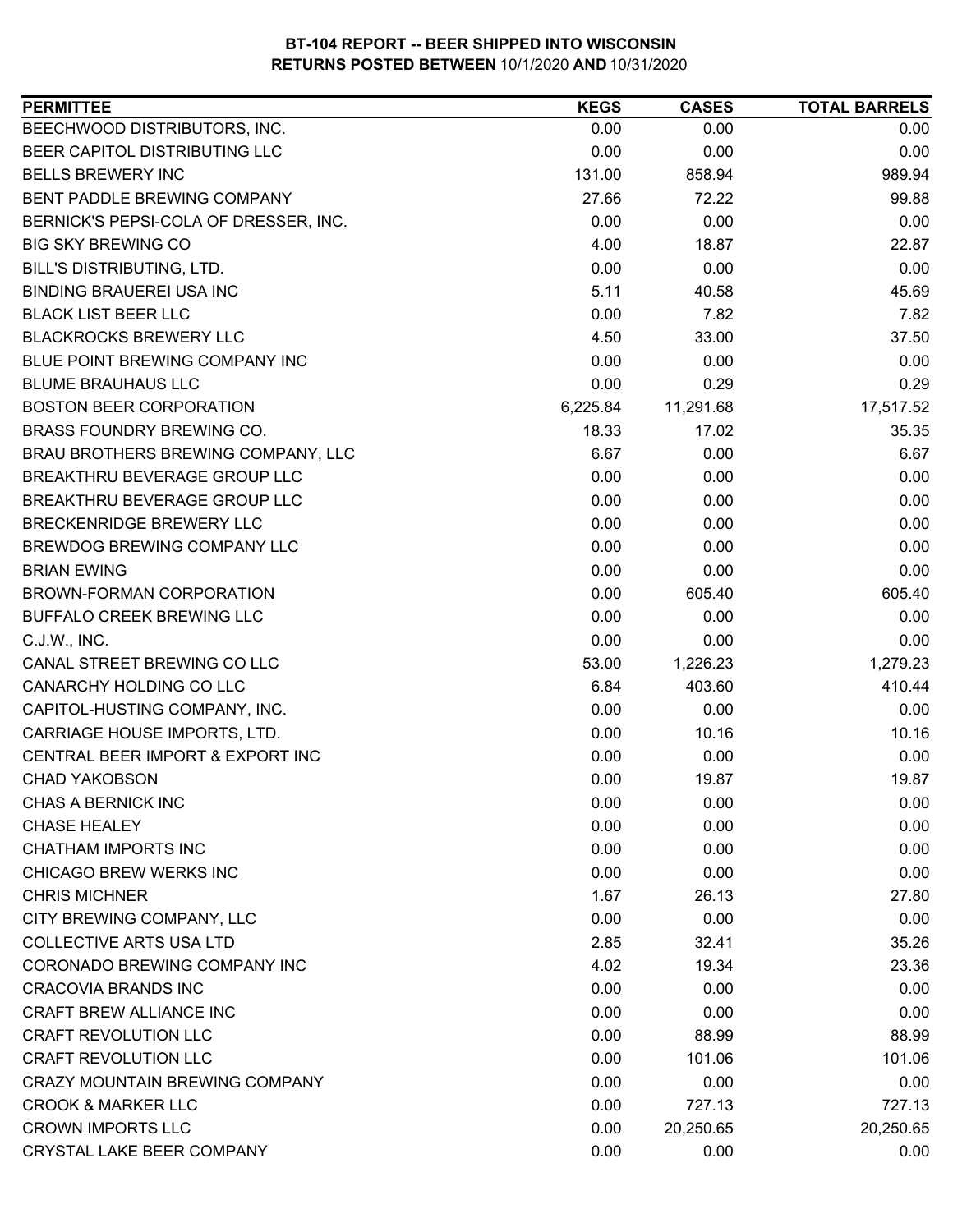| <b>PERMITTEE</b>                        | <b>KEGS</b> | <b>CASES</b> | <b>TOTAL BARRELS</b> |
|-----------------------------------------|-------------|--------------|----------------------|
| CUSTOM CALIFORNIA CRAFT BEER LLC        | 0.00        | 0.00         | 0.00                 |
| D&V INTERNATIONAL INC                   | 0.00        | 0.00         | 0.00                 |
| DANGEROUS MAN BREWING COMPANY LLC       | 0.00        | 0.00         | 0.00                 |
| <b>DANNY RAKOVIC</b>                    | 0.00        | 1.94         | 1.94                 |
| DAPPER BREWING COMPANY LLC              | 0.00        | 0.00         | 0.00                 |
| DE PERE LIQUOR CO LLC                   | 0.00        | 0.00         | 0.00                 |
| DEAN DISTRIBUTING, INC.                 | 0.00        | 0.00         | 0.00                 |
| DEAN DISTRIBUTING, INC.                 | 0.00        | 0.00         | 0.00                 |
| <b>DESCHUTES BREWERY INC</b>            | 50.49       | 187.26       | 237.75               |
| <b>DESTIHL HOLDINGS LLC</b>             | 0.00        | 38.47        | 38.47                |
| DETROIT RIVERTOWN BREWING LLC           | 0.00        | 0.00         | 0.00                 |
| DIAGEO BEER COMPANY USA                 | 255.09      | 3,809.46     | 4,064.55             |
| DISCOUNT LIQUOR, INC.                   | 0.00        | 0.00         | 0.00                 |
| DOANE DISTRIBUTING, INC.                | 0.00        | 0.00         | 0.00                 |
| DOGFISH HEAD CRAFT BREWERY LLC          | 16.17       | 94.89        | 111.06               |
| DOVETAIL BREWERY INC                    | 0.50        | 0.00         | 0.50                 |
| <b>DOYNA LTD</b>                        | 0.00        | 0.00         | 0.00                 |
| DREKKER BREWING COMPANY LLC             | 6.17        | 53.03        | 59.20                |
| DUVEL MOORTGAT USA LTD                  | 0.00        | 0.00         | 0.00                 |
| E & J GALLO WINERY                      | 0.00        | 7.82         | 7.82                 |
| EASTERN LIQUORS USA INC                 | 0.00        | 0.00         | 0.00                 |
| <b>EASY STEVE LLC</b>                   | 0.00        | 0.00         | 0.00                 |
| EINSTOK BEER COMPANY LP                 | 0.00        | 20.00        | 20.00                |
| EL DORADO BEVERAGE CO                   | 0.00        | 0.00         | 0.00                 |
| EL SEGUNDO BREWING CO LLC               | 1.67        | 31.16        | 32.83                |
| <b>ELYSIAN BREWING COMPANY INC</b>      | 0.00        | 0.00         | 0.00                 |
| EPIC BREWING COMPANY LLC                | 0.00        | 0.00         | 0.00                 |
| EPIC BREWING COMPANY LLC                | 0.00        | 0.00         | 0.00                 |
| <b>EQUILIBRIUM BREWERY LLC</b>          | 0.00        | 38.71        | 38.71                |
| <b>FABIANO BROTHERS - WISCONSIN LLC</b> | 0.00        | 0.00         | 0.00                 |
| FAIR STATE BREWING COOPERATIVE          | 0.00        | 0.00         | 0.00                 |
| FINNEGANS BREW CO LLC                   | 0.00        | 0.00         | 0.00                 |
| <b>FISH BREWING CO</b>                  | 0.00        | 0.00         | 0.00                 |
| FLYING DOG BREWERY LLLP                 | 0.00        | 0.00         | 0.00                 |
| FORBIDDEN ROOT, A BENEFIT LLC           | 0.00        | 4.84         | 4.84                 |
| FOUR SEASONS BEER DISTRIBUTORS INC      | 0.00        | 0.00         | 0.00                 |
| FRANK BEER DISTRIBUTORS, INC.           | 0.00        | 0.00         | 0.00                 |
| FRANK BEER SOUTH LLC                    | 0.00        | 0.00         | 0.00                 |
| FRANK LIQUOR COMPANY, INC.              | 0.00        | 0.00         | 0.00                 |
| FRANK LIQUORS OF LA CROSSE, INC.        | 0.00        | 0.00         | 0.00                 |
| FRED R KARM JR                          | 0.00        | 0.00         | 0.00                 |
| FULTON STREET BREWERY LLC               | 0.00        | 0.00         | 0.00                 |
| <b>G &amp; F DISTRIBUTING INC</b>       | 0.00        | 0.00         | 0.00                 |
| <b>G K SKAGGS INC</b>                   | 64.64       | 0.00         | 64.64                |
| <b>GARY'S CORPORATION OF OAK CREEK</b>  | 0.00        | 0.00         | 0.00                 |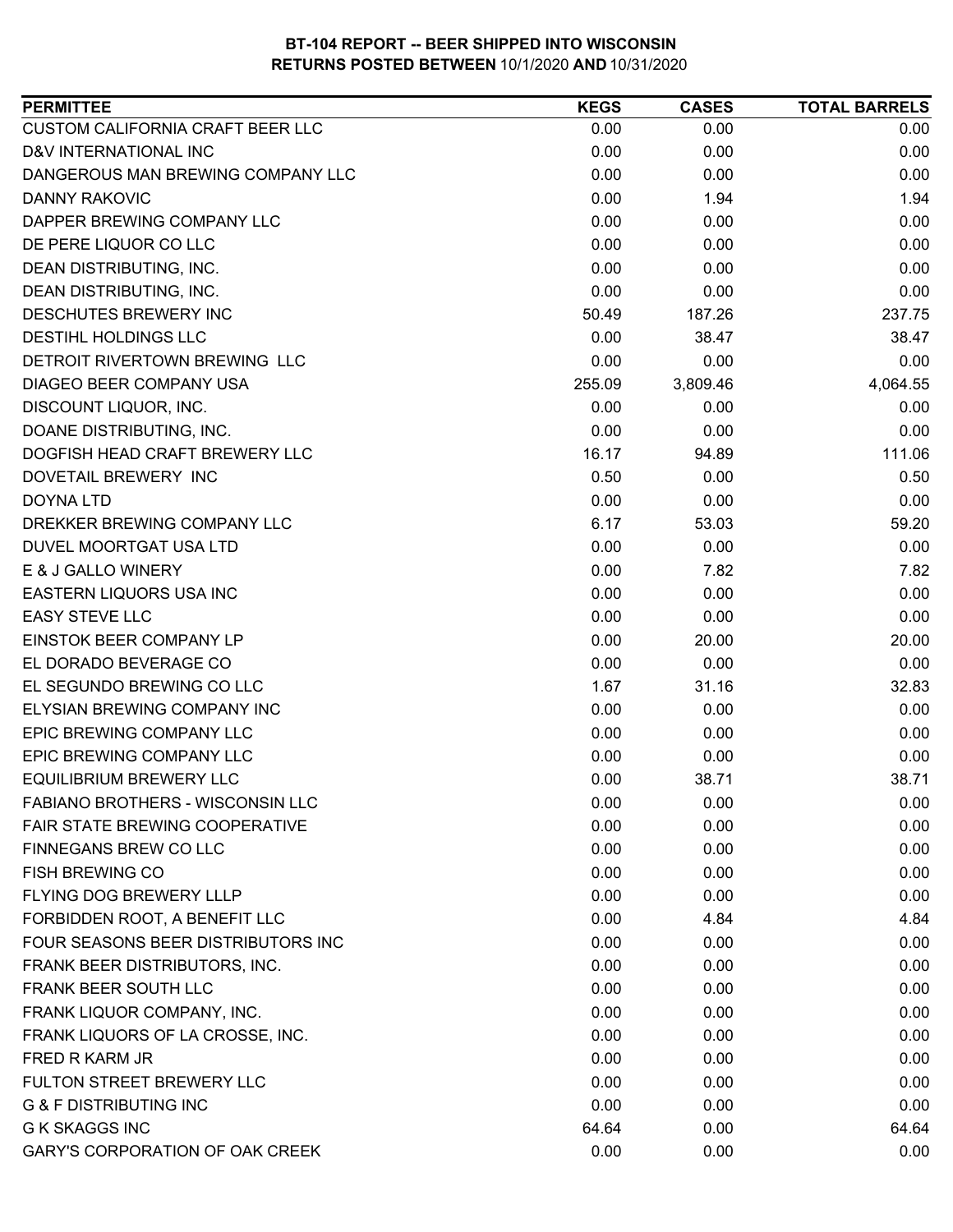| <b>PERMITTEE</b>                                  | <b>KEGS</b> | <b>CASES</b> | <b>TOTAL BARRELS</b> |
|---------------------------------------------------|-------------|--------------|----------------------|
| <b>GELOSO BEVERAGE GROUP LLC</b>                  | 0.00        | 0.00         | 0.00                 |
| <b>GENERAL BEER DISTRIBUTORS CO.</b>              | 0.00        | 0.00         | 0.00                 |
| GENERAL BEER DISTRIBUTORS CO. - MILWAUKEE         | 0.00        | 0.00         | 0.00                 |
| <b>GENERAL BEER-NORTHEAST INC</b>                 | 0.00        | 0.00         | 0.00                 |
| GENERAL BEER-NORTHEAST INC                        | 0.00        | 0.00         | 0.00                 |
| GENERAL BEER-NORTHWEST, INC.                      | 0.00        | 0.00         | 0.00                 |
| GENERAL BEER-NORTHWEST, INC.                      | 0.00        | 0.00         | 0.00                 |
| GENERAL BEER-NORTHWEST, INC.                      | 0.00        | 0.00         | 0.00                 |
| <b>GENERAL BEVERAGE SALES CO. - OSHKOSH</b>       | 0.00        | 0.00         | 0.00                 |
| GENERAL BEVERAGE SALES CO.-MILWAUKEE              | 0.00        | 0.00         | 0.00                 |
| <b>GENERATIONS BREWING COMPANY LLC</b>            | 0.00        | 0.00         | 0.00                 |
| <b>GLOBAL VILLAGE IMPORTS LLC</b>                 | 0.00        | 4.06         | 4.06                 |
| <b>GLORIA R RAGSDALE</b>                          | 0.00        | 0.00         | 0.00                 |
| <b>GMB PARTNERS LLC</b>                           | 1.67        | 112.74       | 114.41               |
| <b>GO CRAFT BIER, INC</b>                         | 0.00        | 0.00         | 0.00                 |
| <b>GOOD OMEN BOTTLING LLC</b>                     | 0.00        | 0.00         | 0.00                 |
| <b>GRAYSCALE BREWING LLC</b>                      | 0.00        | 81.50        | 81.50                |
| <b>GREEN BAY DISTRIBUTORS, INC.</b>               | 0.00        | 0.00         | 0.00                 |
| <b>GREEN BENCH BREWING CO LLC</b>                 | 0.00        | 0.00         | 0.00                 |
| <b>GREGORY S HARDMAN</b>                          | 0.00        | 0.00         | 0.00                 |
| H C FOODS CO LTD                                  | 0.00        | 0.00         | 0.00                 |
| HARPOON DISTRIBUTING COMPANY                      | 0.00        | 0.00         | 0.00                 |
| HEAVY RIFF BREWING COMPANY LLC                    | 0.00        | 0.00         | 0.00                 |
| HEINEKEN USA INCORPORATED                         | 119.72      | 5,837.89     | 5,957.61             |
| HENDRICKS BEVERAGE, INC.                          | 0.00        | 0.00         | 0.00                 |
| <b>HIDDEN SPRINGS ALE WORKS</b>                   | 0.00        | 0.00         | 0.00                 |
| HIGH COUNTRY BREWERY INC                          | 0.00        | 0.00         | 0.00                 |
| HOFBRAUHAUS OF AMERICA, LLC                       | 155.54      | 6.23         | 161.77               |
| <b>HOLZLAGER BREWING LLC</b>                      | 1.08        | 2.49         | 3.57                 |
| <b>HOME BREW MART INC</b>                         | 0.00        | 0.00         | 0.00                 |
| HOP BUTCHER FOR THE WORLD LLC                     | 1.02        | 8.70         | 9.72                 |
| <b>ILLYRIAN IMPORT INC</b>                        | 0.00        | 0.00         | 0.00                 |
| INDEED BREWING COMPANY LLC                        | 13.16       | 80.71        | 93.87                |
| <b>INDIAN PEAKS BREWING COMPANY</b>               | 3.17        | 88.70        | 91.87                |
| <b>INTERNATIONAL DISTILLERS &amp; VINTERS LTD</b> | 0.00        | 858.80       | 858.80               |
| <b>INTERTRADE USA COMPANY</b>                     | 0.00        | 0.00         | 0.00                 |
| <b>IRENE WAGNER</b>                               | 14.49       | 12.81        | 27.30                |
| <b>IRON HORSE BEVERAGE LLC</b>                    | 0.00        | 14.31        | 14.31                |
| <b>ISLAND CITY BREWING COMPANY LLC</b>            | 0.00        | 0.00         | 0.00                 |
| <b>JAW PROPERTIES LLC</b>                         | 0.00        | 0.00         | 0.00                 |
| <b>JDZ INC</b>                                    | 0.00        | 7.74         | 7.74                 |
| <b>JOHN J COLLETTI</b>                            | 0.00        | 0.00         | 0.00                 |
| JOHNSON BROTHERS OF WISCONSIN, INC.               | 0.00        | 0.00         | 0.00                 |
| <b>JOSHUA DETH</b>                                | 24.82       | 250.54       | 275.36               |
| <b>JUSTIN STRAYER</b>                             | 0.00        | 0.00         | 0.00                 |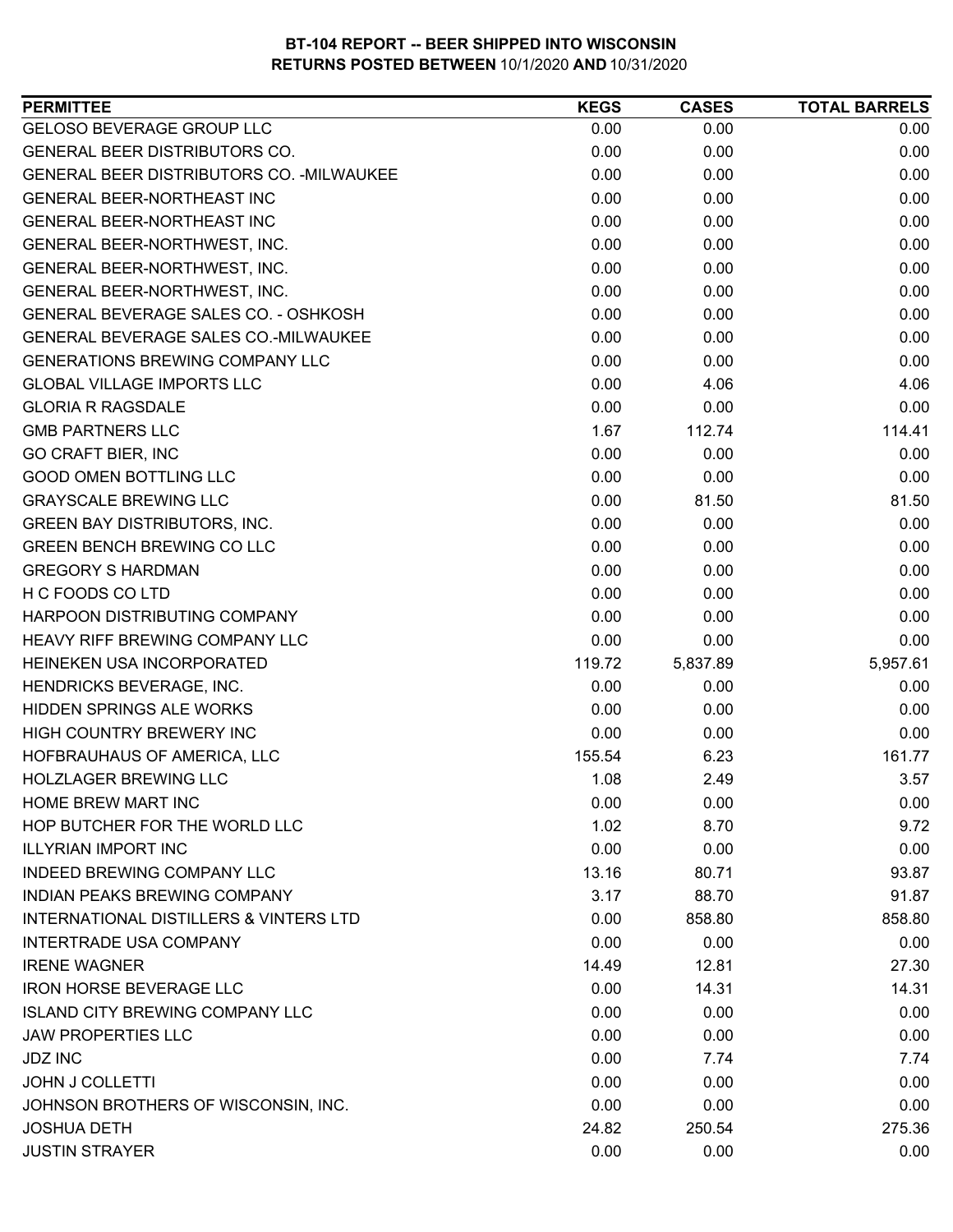| <b>PERMITTEE</b>                      | <b>KEGS</b> | <b>CASES</b> | <b>TOTAL BARRELS</b> |
|---------------------------------------|-------------|--------------|----------------------|
| KAY BEER DISTRIBUTING, INC.           | 0.00        | 0.00         | 0.00                 |
| KEWEENAW BREWING CO LLC               | 69.00       | 76.94        | 145.94               |
| KINGS AND CONVICTS BP LLC             | 1.83        | 30.55        | 32.38                |
| KLOCKOW BREWING COMPANY INC           | 0.00        | 0.00         | 0.00                 |
| KOJIMA & INTERNATIONAL ASSOCIATES INC | 0.00        | 0.00         | 0.00                 |
| KREBS BREWING CO., INC.               | 0.00        | 21.05        | 21.05                |
| KROMBACHER USA LLC                    | 0.00        | 0.00         | 0.00                 |
| <b>KYSELA PERE ET FILS LTD</b>        | 0.00        | 0.00         | 0.00                 |
| LA CROSSE BEVERAGE LLC                | 0.00        | 0.00         | 0.00                 |
| LABATT USA OPERATING CO LLC           | 0.00        | 9,185.36     | 9,185.36             |
| <b>LAGUNITAS BREWING CO</b>           | 32.00       | 543.04       | 575.04               |
| LAKE OF THE WOODS BREWING CO          | 0.00        | 0.00         | 0.00                 |
| LARRY'S DISTRIBUTING CO., INC.        | 0.00        | 0.00         | 0.00                 |
| LEE BEVERAGE OF WISCONSIN LLC         | 0.00        | 0.00         | 0.00                 |
| LEE BEVERAGE OF WISCONSIN LLC         | 0.00        | 0.00         | 0.00                 |
| LEE BEVERAGE OF WISCONSIN LLC         | 0.00        | 0.00         | 0.00                 |
| LEFT COAST BREWING CO                 | 0.00        | 0.00         | 0.00                 |
| <b>LENA BEVERAGE COMPANY</b>          | 0.00        | 0.00         | 0.00                 |
| LIFT BRIDGE BREWING TECHNOLOGIES LLC  | 33.84       | 84.20        | 118.04               |
| LISTERMANN MFG CO. INC.               | 0.00        | 0.00         | 0.00                 |
| LONGSTOCK III LLC                     | 0.00        | 0.00         | 0.00                 |
| LOUIS GLUNZ BEER INC                  | 9.86        | 60.86        | 70.72                |
| <b>LUPULIN BREWING LLC</b>            | 15.01       | 112.24       | 127.25               |
| <b>LYTT LLC</b>                       | 0.00        | 0.00         | 0.00                 |
| MAINE BEER COMPANY, LLC               | 11.67       | 8.68         | 20.35                |
| <b>MANKATO BREWERY LLC</b>            | 1.50        | 0.65         | 2.15                 |
| MARK ANTHONY BRANDS INC.              | 0.00        | 29,994.52    | 29,994.52            |
| MASSACHUSETTS BEVERAGE ALLIANCE LLC   | 0.00        | 0.00         | 0.00                 |
| <b>MATT BREWING CO INC</b>            | 0.00        | 0.00         | 0.00                 |
| MERCENARY BREWERY & DISTILLERY LLC    | 9.83        | 52.26        | 62.09                |
| MERCHANT DU VIN CORPORATION           | 5.62        | 53.86        | 59.48                |
| METROPOLITAN BREWING LLC              | 0.00        | 0.00         | 0.00                 |
| <b>MHW LTD</b>                        | 0.00        | 65.15        | 65.15                |
| MIA BREWERY CO. INC.                  | 0.00        | 7.09         | 7.09                 |
| MICHAEL G ANSAY                       | 0.00        | 0.00         | 0.00                 |
| MICHAUD DISTRIBUTING INC              | 0.00        | 0.00         | 0.00                 |
| MIGHTY SWELL COCKTAIL COMPANY LLC     | 0.00        | 150.98       | 150.98               |
| MIKERPHONE BREWING LLC                | 7.40        | 0.81         | 8.21                 |
| MODERN TIMES DRINKS, INC              | 5.00        | 17.90        | 22.90                |
| MOLSON COORS BEVERAGE COMPANY USA LLC | $-111.75$   | 12,646.04    | 12,534.29            |
| MONKLESS BREWING LLC                  | 1.17        | 5.89         | 7.06                 |
| MOOSE LAKE BREWING CO., LLC           | 1.61        | 0.00         | 1.61                 |
| MOR-DALL ENTERPRISES INC.             | 0.00        | 0.00         | 0.00                 |
| MOTHER LODE BREWING LLC               | 0.00        | 0.00         | 0.00                 |
| MUTUAL WHOLESALE LIQUOR INC           | 0.00        | 0.00         | 0.00                 |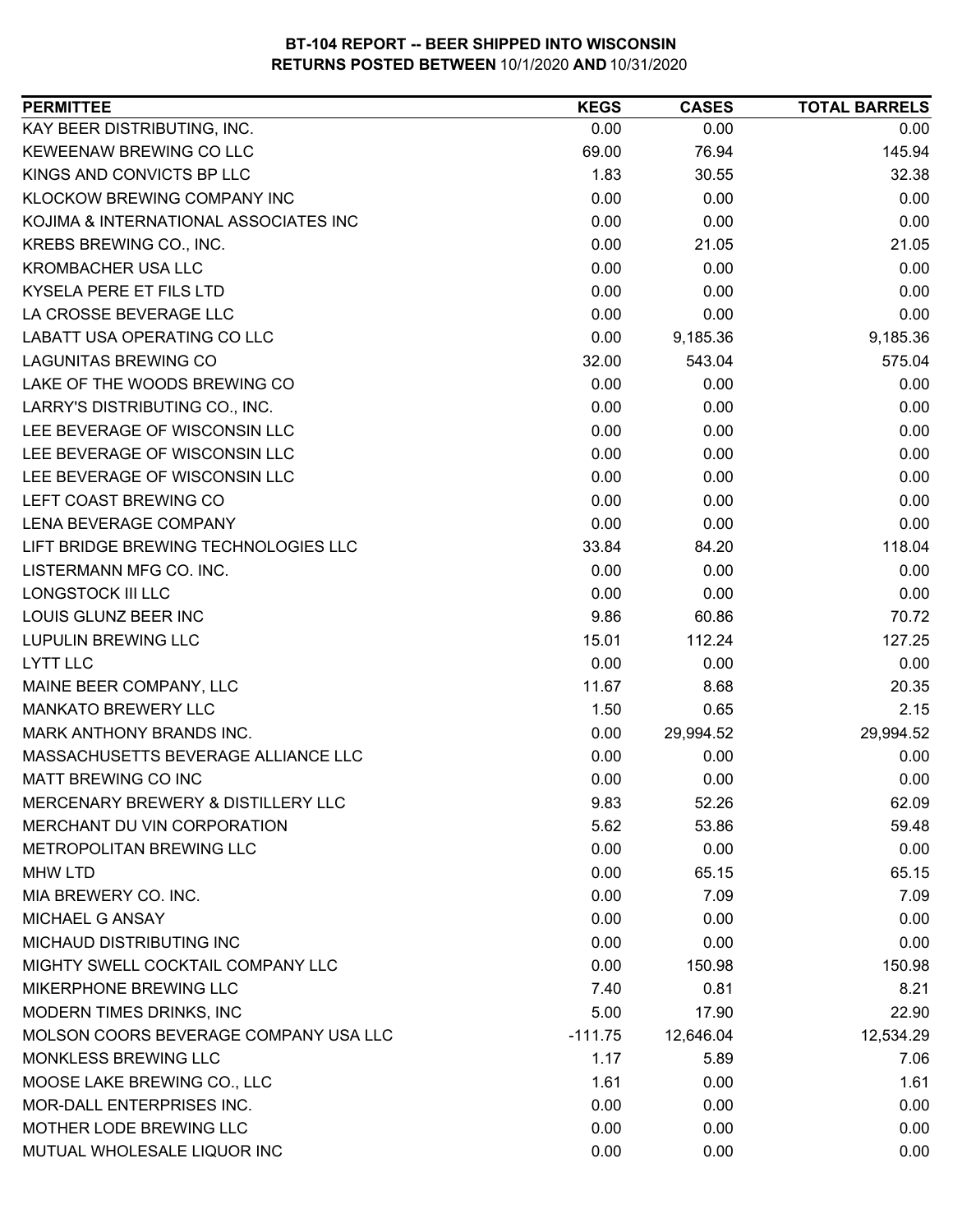| <b>PERMITTEE</b>                     | <b>KEGS</b> | <b>CASES</b> | <b>TOTAL BARRELS</b> |
|--------------------------------------|-------------|--------------|----------------------|
| NDC SYSTEMS LP                       | 88.07       | 0.00         | 88.07                |
| NEBRASKA BREWING CO INC              | 0.00        | 0.00         | 0.00                 |
| NEW BELGIUM BREWING COMPANY INC      | 129.66      | 1,482.41     | 1,612.07             |
| NEW HOLLAND BREWING CO LLC           | 0.00        | 0.00         | 0.00                 |
| NEW YORK MUTUAL TRADING CO INC       | 0.00        | 0.00         | 0.00                 |
| NOELKE DISTRIBUTORS, INC.            | 0.00        | 0.00         | 0.00                 |
| NORTH COAST BREWING CO INC           | 0.67        | 14.65        | 15.32                |
| NORTHERN UNITED BREWING COMPANY, LLC | 0.00        | 0.00         | 0.00                 |
| NOUVEAU VENTURES LLC                 | 0.00        | 0.00         | 0.00                 |
| ODELL BREWING COMPANY                | 36.50       | 151.69       | 188.19               |
| OFF-KILTER BREWING INC               | 1.00        | 0.07         | 1.07                 |
| OREGON BREWING COMPANY INC           | 6.81        | 47.90        | 54.71                |
| OTT SCHWEITZER DISTRIBUTORSHIP, INC. | 0.00        | 0.00         | 0.00                 |
| PABST BREWING COMPANY, LLC           | 15.66       | 1,386.09     | 1,401.75             |
| PALS BREWING COMPANY, LLC            | 0.00        | 0.00         | 0.00                 |
| PAMPA BEVERAGES LLC                  | 0.00        | 0.00         | 0.00                 |
| PARK RIDGE DISTRIBUTING, INC.        | 0.00        | 0.00         | 0.00                 |
| PATERNO IMPORTS LTD                  | 0.00        | 0.00         | 0.00                 |
| PAULANER USA LLC                     | 122.71      | 435.32       | 558.03               |
| PEHLER DISTRIBUTING, INC.            | 0.00        | 0.00         | 0.00                 |
| PERENNIAL PARTNERS LLC               | 0.00        | 7.74         | 7.74                 |
| PHIL KNUTSEN                         | 0.00        | 0.00         | 0.00                 |
| PHILLIPS WINE COMPANY                | 0.00        | 0.00         | 0.00                 |
| PIPEWORKS PRODUCTION LLC             | 0.00        | 0.00         | 0.00                 |
| RATAS WHOLESALE LIQUOR COMPANY       | 0.00        | 0.00         | 0.00                 |
| RHINEGEIST, LLC                      | $-8.50$     | 0.00         | $-8.50$              |
| S. & S. DISTRIBUTING, INC.           | 0.00        | 0.00         | 0.00                 |
| S. & S. DISTRIBUTING, INC.           | 0.00        | 0.00         | 0.00                 |
| SAPPORO USA INC                      | 15.97       | 73.51        | 89.48                |
| SARATOGA LIQUOR CO., INC.            | 0.00        | 0.00         | 0.00                 |
| SAUGATUCK BREWING COMPANY INC        | 0.00        | 0.00         | 0.00                 |
| SCHAFER-REICHART SELECTIONS, INC.    | 0.00        | 0.00         | 0.00                 |
| SHELTON BROTHERS INC                 | 0.00        | 8.86         | 8.86                 |
| <b>SHORTS BREWING COMPANY</b>        | 13.99       | 47.91        | 61.90                |
| SIERRA NEVADA BREWING COMPANY        | 94.65       | 647.86       | 742.51               |
| SINGHA NORTH AMERICA INC             | 0.00        | 4.74         | 4.74                 |
| SLEEPING GIANT BREWING COMPANY LLC   | 0.00        | 0.00         | 0.00                 |
| SOLEMN OATH BREWERY LLC              | 0.65        | 8.48         | 9.13                 |
| SOUTHERN GRIST BREWING COMPANY       | 0.00        | 40.64        | 40.64                |
| SOUTHERN TIER BREWING COMPANY LLC    | 9.34        | 57.01        | 66.35                |
| SP3 LLC                              | 0.00        | 0.00         | 0.00                 |
| <b>SPIRAL BREWERY LLC</b>            | 1.00        | 3.58         | 4.58                 |
| SRB OPERATIONS LLC                   | 0.00        | 0.00         | 0.00                 |
| ST KILLIAN IMPORTING CO INC          | 86.14       | 523.65       | 609.79               |
| STANLEY STAWSKI DIST CO INC          | 0.00        | 9.16         | 9.16                 |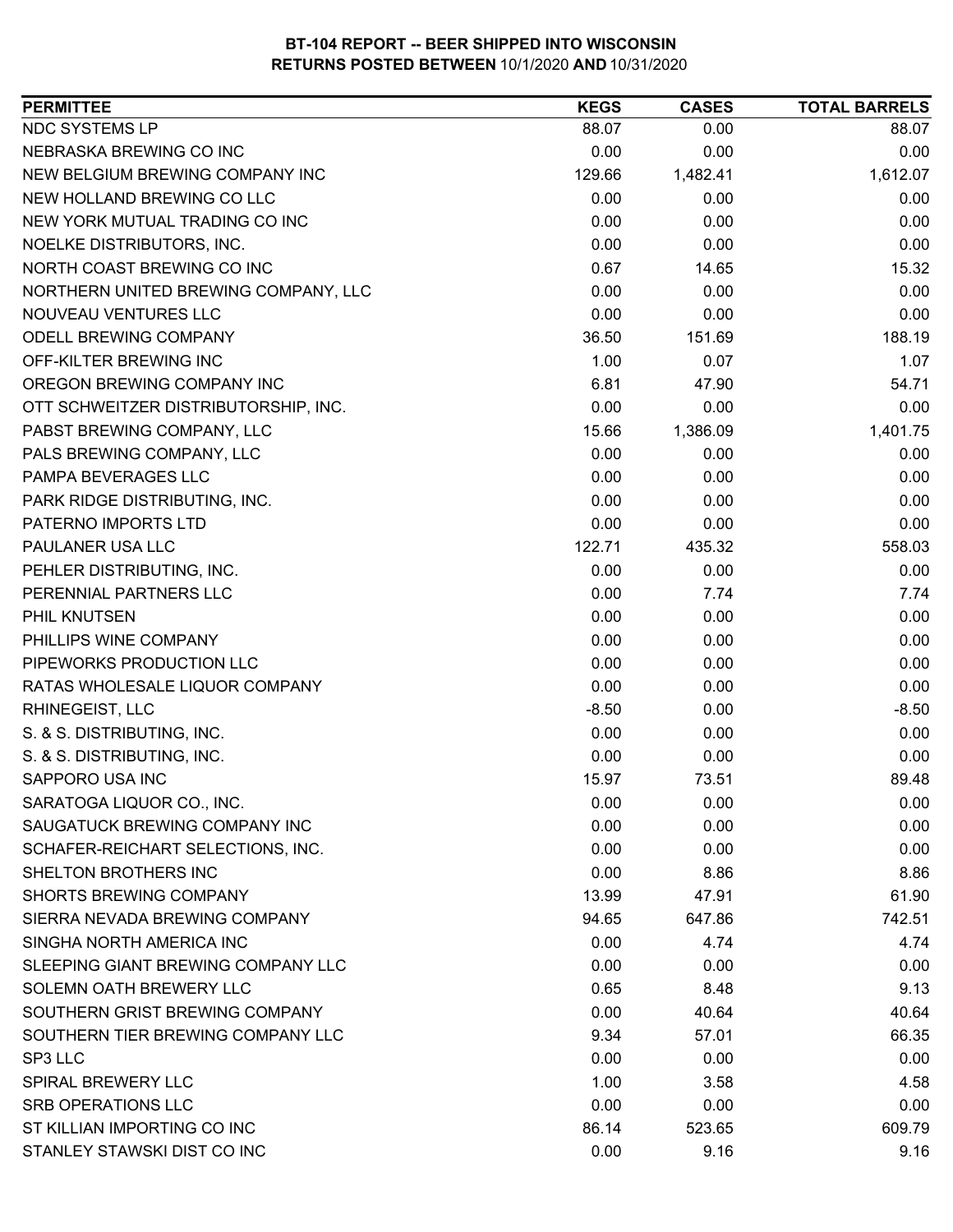| <b>PERMITTEE</b>                      | <b>KEGS</b> | <b>CASES</b> | <b>TOTAL BARRELS</b> |
|---------------------------------------|-------------|--------------|----------------------|
| STONE BREWING CO LLC                  | 18.83       | 211.21       | 230.04               |
| SUGAR CREEK ACQUISITION LLC           | 3.33        | 36.28        | 39.61                |
| SUMMIT BREWING COMPANY                | 123.01      | 470.02       | 593.03               |
| SUN KING BREWING CO LLC               | 0.00        | 0.00         | 0.00                 |
| SUPERIOR BEVERAGES LLC                | 0.00        | 0.00         | 0.00                 |
| <b>SURLY BREWING COMPANY</b>          | 0.00        | 0.00         | 0.00                 |
| SURVILLE ENTERPRISES CORP             | 0.00        | 0.00         | 0.00                 |
| SYLWESTER KOLAKOWSKI                  | 0.00        | 0.00         | 0.00                 |
| <b>SYRIANA INC</b>                    | 0.00        | 0.00         | 0.00                 |
| TABLEBLUFF BREWING CO INC             | 0.00        | 0.00         | 0.00                 |
| <b>TERRAPIN BEER COMPANY LLC</b>      | 45.00       | 269.61       | 314.61               |
| THE ALE APOTHECARY                    | 0.00        | 0.00         | 0.00                 |
| THE BROOKLYN BREWERY CORPORATION      | 0.00        | 0.00         | 0.00                 |
| THE BRUERY LLC                        | 0.00        | 0.00         | 0.00                 |
| THE CHURCH STREET BREWING COMPANY LLC | 0.67        | 8.51         | 9.18                 |
| THE FLORIDA BREWERY, INC.             | 0.00        | 0.00         | 0.00                 |
| THE GAMBRINUS COMPANY                 | 38.00       | 173.95       | 211.95               |
| THE GREAT LAKES BREWING CO            | 55.32       | 108.63       | 163.95               |
| THE R.S. LIPMAN COMPANY               | 0.00        | 0.00         | 0.00                 |
| THE TRI CITY BREWING COMPANY          | 0.00        | 0.00         | 0.00                 |
| THOMAS A DORAIRAJ                     | 0.00        | 0.00         | 0.00                 |
| THREE FLOYDS BREWING LLC              | 82.99       | 376.71       | 459.70               |
| <b>TODD FYTEN</b>                     | 0.00        | 0.00         | 0.00                 |
| <b>TOPPLING GOLIATH INC</b>           | 116.50      | 421.88       | 538.38               |
| <b>TORI-VERDI GROUP LLC</b>           | 0.00        | 0.00         | 0.00                 |
| TRIANGLE DISTRIBUTING COMPANY, INC.   | 0.00        | 0.00         | 0.00                 |
| <b>TROIKA BREWING COMPANY LLC</b>     | 0.00        | 0.00         | 0.00                 |
| <b>TRUCKEE CRAFT BREWING</b>          | 0.00        | 0.00         | 0.00                 |
| TWO BEERS BREWING CO LLC              | 0.00        | 0.00         | 0.00                 |
| TWO BROTHERS BREWING COMPANY          | 0.00        | 0.00         | 0.00                 |
| <b>UINTA BREWING COMPANY</b>          | 0.00        | 0.00         | 0.00                 |
| UNE ANNEE BREWERY LLC                 | 0.00        | 0.00         | 0.00                 |
| UNITED STATES BEVERAGE LLC            | 0.00        | 50.90        | 50.90                |
| UNITED STATES DISTILLED PRODUCTS CO.  | 0.00        | 375.22       | 375.22               |
| UPLAND BREWING COMPANY INC            | 3.50        | 7.26         | 10.76                |
| URSA MINOR BREWING LLC                | 0.00        | 1.84         | 1.84                 |
| UTEPILS INVESTMENTS, LLC              | 6.00        | 8.40         | 14.40                |
| VINO.COM LLC                          | 47.71       | 88.92        | 136.63               |
| VOODOO BREWING COMPANY INC.           | 0.00        | 16.87        | 16.87                |
| WARSTEINER IMPORTERS AGENCY INC       | 0.00        | 0.00         | 0.00                 |
| <b>WDI LLC</b>                        | 0.00        | 0.00         | 0.00                 |
| <b>WDI LLC</b>                        | 0.00        | 0.00         | 0.00                 |
| <b>WELDWERKS BREWING CO</b>           | 0.00        | 13.55        | 13.55                |
| <b>WETTEN IMPORTERS INC</b>           | 0.00        | 0.00         | 0.00                 |
| WHINER BREWERY LLC                    | 0.00        | 0.00         | 0.00                 |
|                                       |             |              |                      |